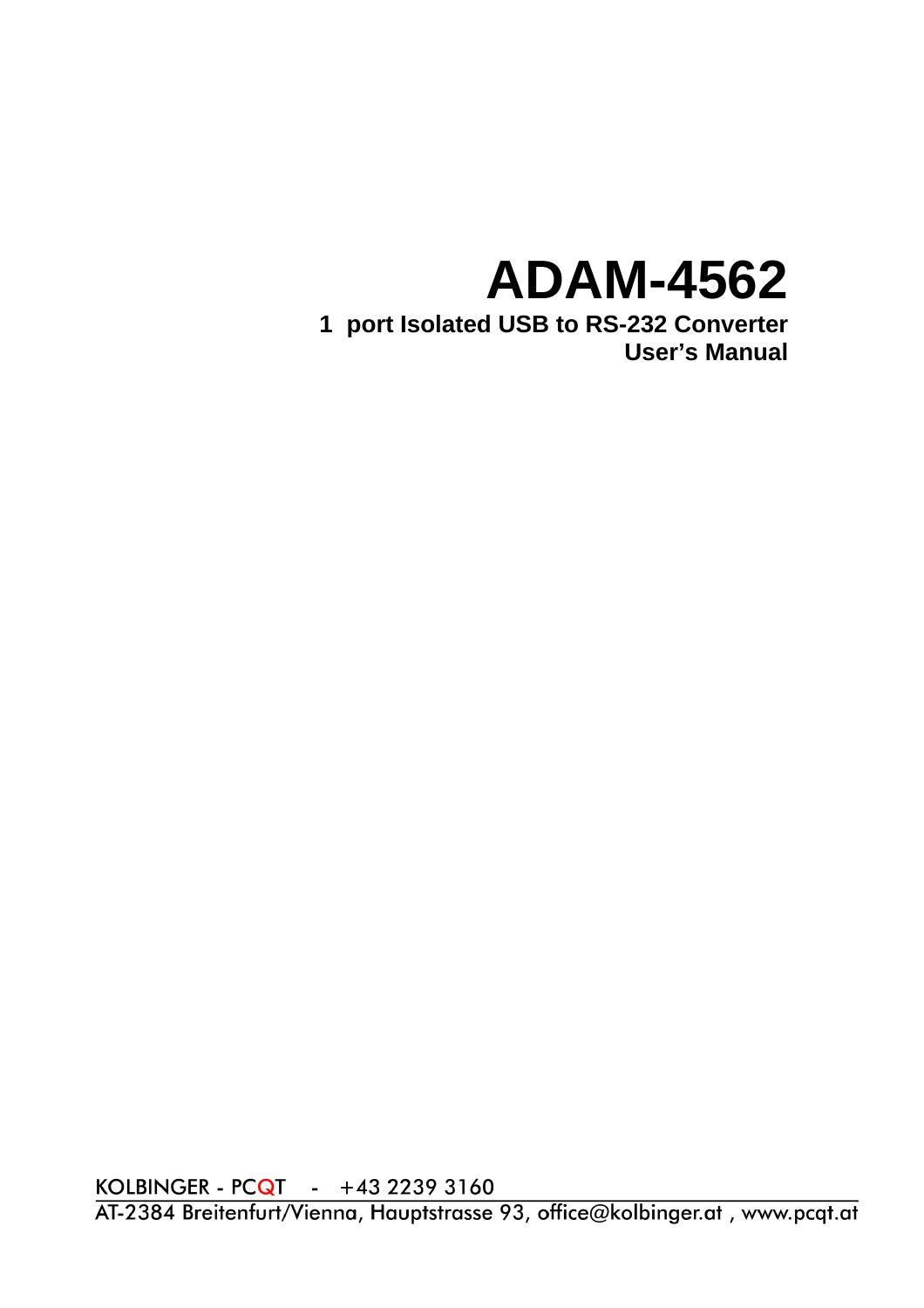## **1.1 Introduction**

Advantech's ADAM-4562 allows PC users to connect their serial devices to systems that use USB interface. By attaching the ADAM-4562 to a PC, it will no longer be necessary to open the chassis or turn off the PC to install the hub. With the ADAM-4562, the user instantly gets one extra high-speed RS-232 ports which is the *Full Modem control signals.* In addition, since the power is derived from the USB port, there are not any cumbersome power adapters. This makes the ADAM-4562 especially suitable for printers, POS system and industrial control devices.

Compliant with USB v1.1, the ADAM-4562 features a lot of powerful functions such as high-speed 115.2 Kbps, support for various operating systems and Full Modem control signal. By simply plugging in a USB hub, the ADAM-4562 eliminates configuration issues associated with expensive, antiquated card solutions. This eliminates the need to remove the PC cover and or to reboot the operating system during installation. The user only installs the driver, and follows the on-screen instructions. This reduces a lot of programming time.

The USB interface, now standard on virtually all new PCs, offers significant advantages over earlier bus types. A signal USB interface can connect up to 127 devices at data rates up to 12 Mbps. This kind of easy and convenient connectivity means that your network can grow with your needs.

# **1.2 Features**

- Output type: Full compliance with USB v1.1specifications
- $\bullet$  Transmission speed up to 115.2Kbps
- $\bullet$  Full-duplex transmitter (TX) and receiver (RX); Six Modem control pins RTS, CTS, DTR, DSR, DCD, and RI)
- Isolation protection 2,500 Vdc provided
- No external power supply necessary; the ADAM-4562 derives its power from the USB port
- $\bullet$  Plug-and play installation
- Hot swap function supported
- Drivers for Windows 98/2000/XP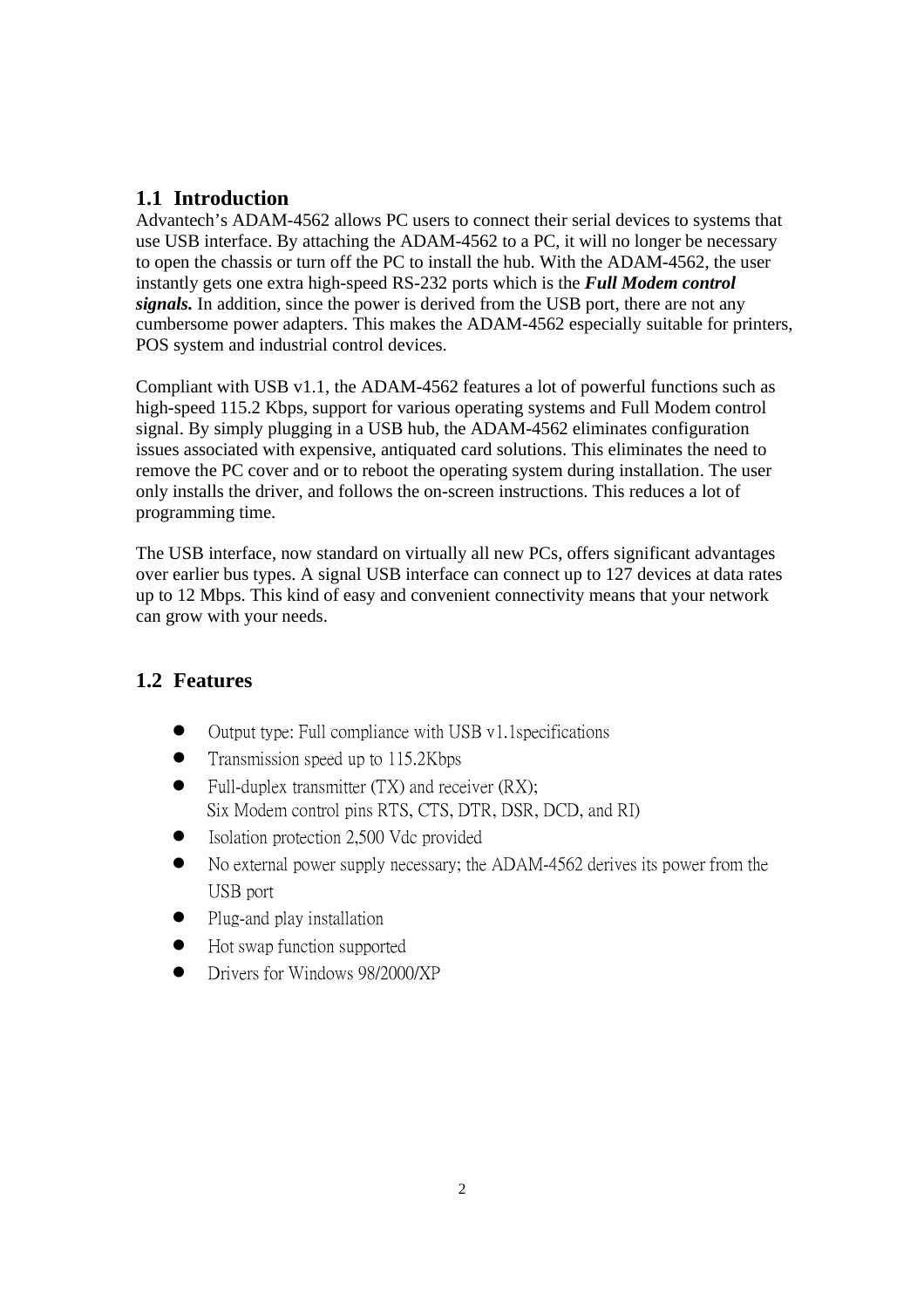# **1.3 Specification**

- Compatibility: USB v1.1 standard
- **•** Interface: Network: USB Serial: RS232
- Connector: Network: USB-type A connector (type A to type B cable provided) Serial: DB-9 serial connectors
- Transmission speed: 75bps to 115.2Kbps
- Power Consumption :  $155mA@5V(typical)$ 220mA@5V(Max.)
- Parity bit: Odd, Even, Mark, Space, None
- Data bit:  $5, 6, 7, 8$
- Stop bit : 1, 1.5, 2
- Error detection: Parity error, frame error, serial break
- Isolation protection: 2,500 Vdc
- **Case:** ABS with captive mounting hardware
- $\bullet$  Operating temperature:  $0^{\circ}$  to 70 $^{\circ}$  C
- Storage Temperature:  $-25^\circ$  to 80<sup>°</sup> C
- **• Operating Humidity:** 20% to 95% (non-condensing)
- **Storage Humidity:** 0% to 95% (non-condensing)

# **1.4 Package Checklist**

•

- ADAM-4562
- ADAM series CD
- One Type A to Type B USB cable
- NYLON DIN-rail Mounting Adapter
- SECC Panel Mounting Bracket

If you have any questions about USB standard, please refer to the web Site: www.usb.org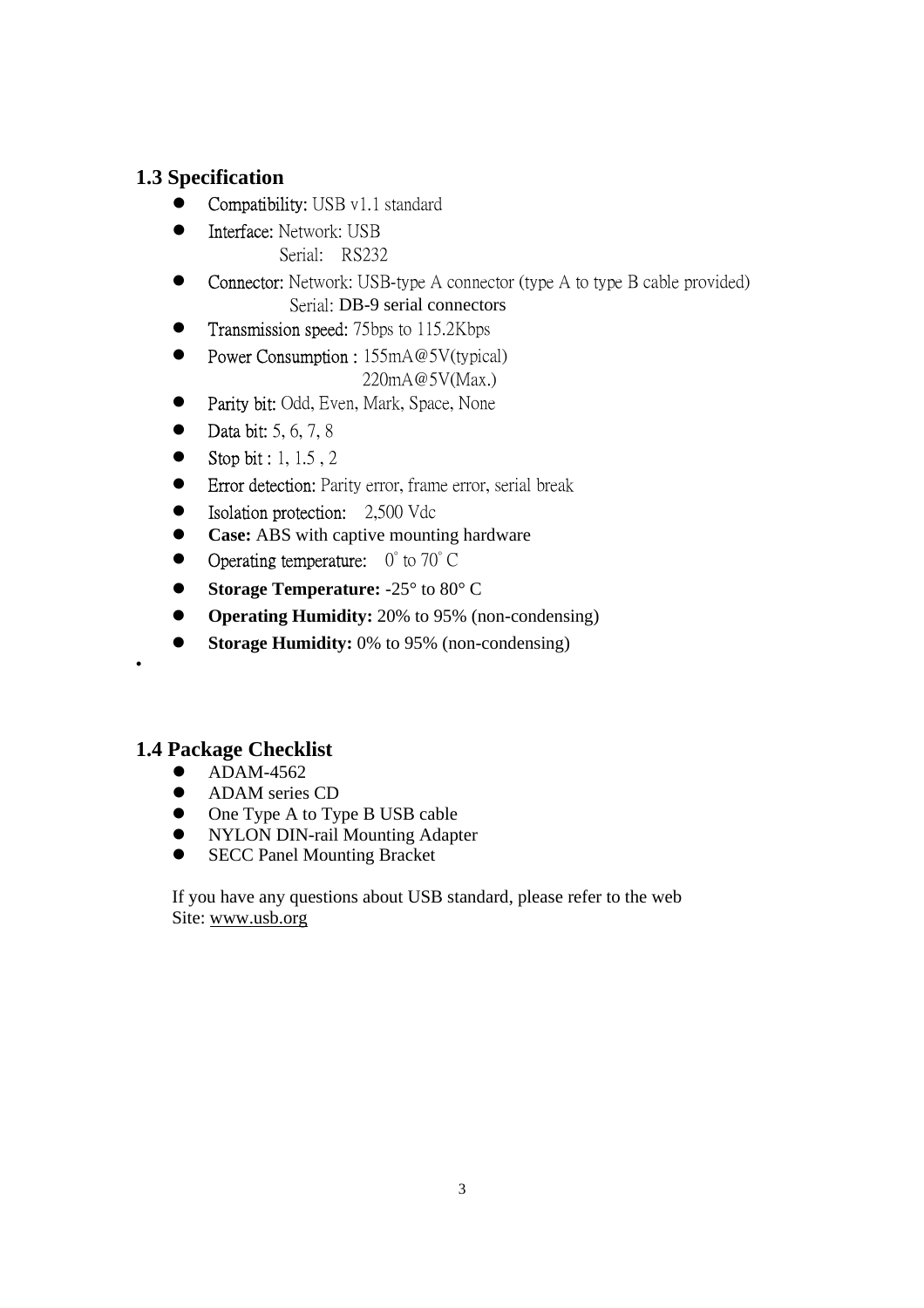# **2 Hardware Installation**

# **2.1 Network Architecture**

Traditional serial port communication uses a COM port board that slides into one of the slots at the back of your PC. With the ADAM-4562, you can access the COM port from USB ports. The ADAM-4562 can be integrated into the network architecture of any protocol.

Note: all the operating systems on your host must support USB v1.1 or above standard, such as Windows 98/2000/XP. USB devices are used in "Master-Slave" architecture. Before you use ADAM-4562, you must determine the master PC. The following illustration shows the network architecture:



Figure 2-1: Network Architecture

### **2.2 Network Connection**

When using the ADAM-4562, you will simply plug one end of USB cable (included in package) into ADAM-4562, and the other end into the USB hub or your host PC.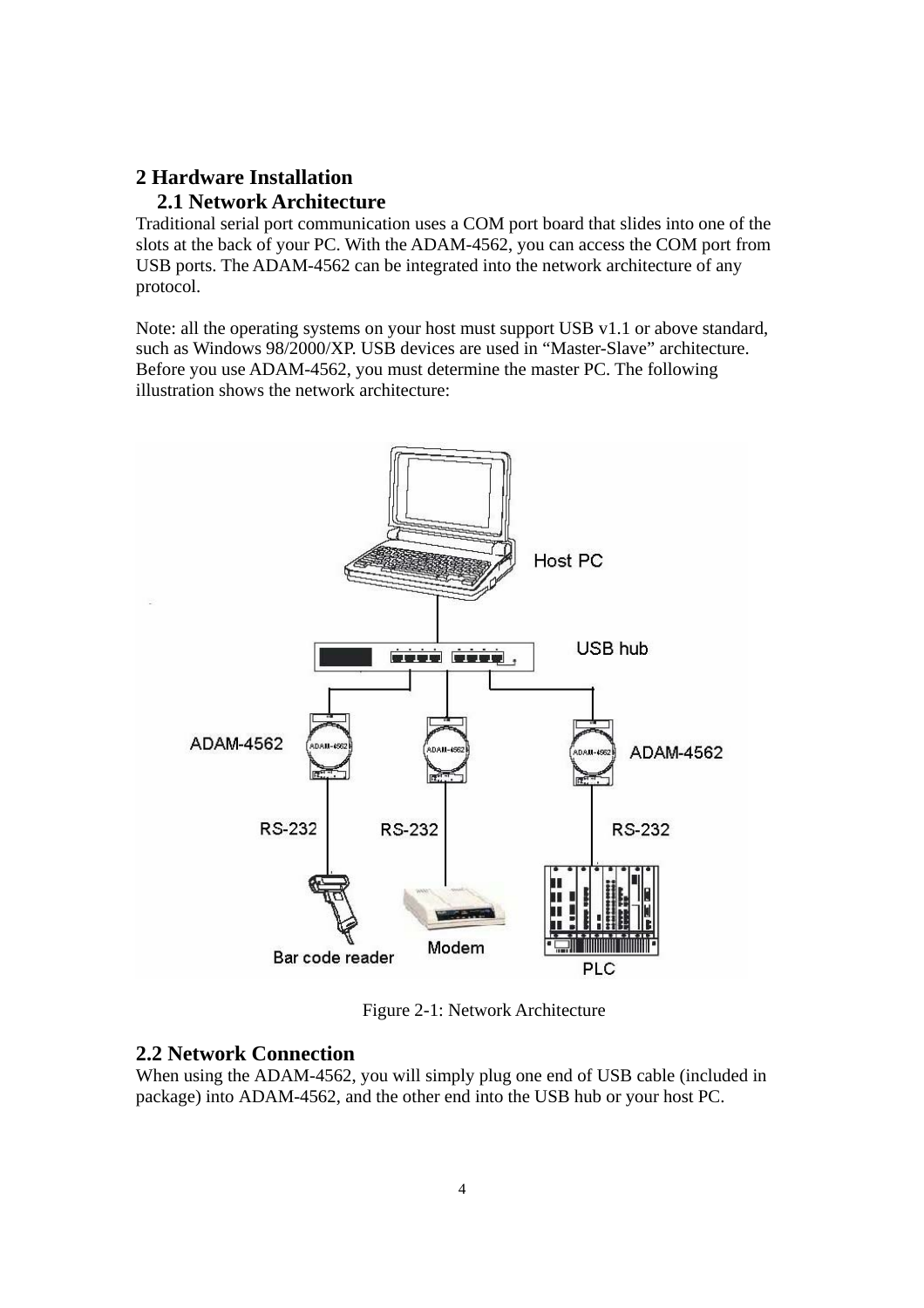#### **2.3 Serial Connection**

The model of the ADAM-4562 has one RS-232 DTE connector for connecting serial ports on the bottom of module.

Note: In USB v1.1 standard, if you have used the COM3, COM4…..COMn of host PC. When you plug ADAM-4562 in the host PC, the COM port will be COMn+1.



Figure 2-1 RS-232 Terminal (DTE) connections

#### **2.4 Jumper Settings**

Grounding is one of the most important issues for our system. Just like Frame Ground of the computer, this signal offers a reference point of the electronic circuit inside the computer. If we want to communicate with this computer, both Signal Ground and Frame Ground should be connected to make a reference point of each other's electronic circuit. Generally speaking, it is necessary to install an individual grounding bar for each system, such as computer networks, power systems, telecommunication networks, etc. Those individual grounding bars not only provide the individual reference point, but also make the earth a our ground!

Jumper JP1 allows choosing the ground setting. If jumpers JP1 is set as following, the pins 1 & 2 are closed and it means the ground is connected to the shell of DB9 connector. On the other words, the pins  $2 \& 3$  are closed and it means the ground is floating



the shell of DB9 connector (default setting)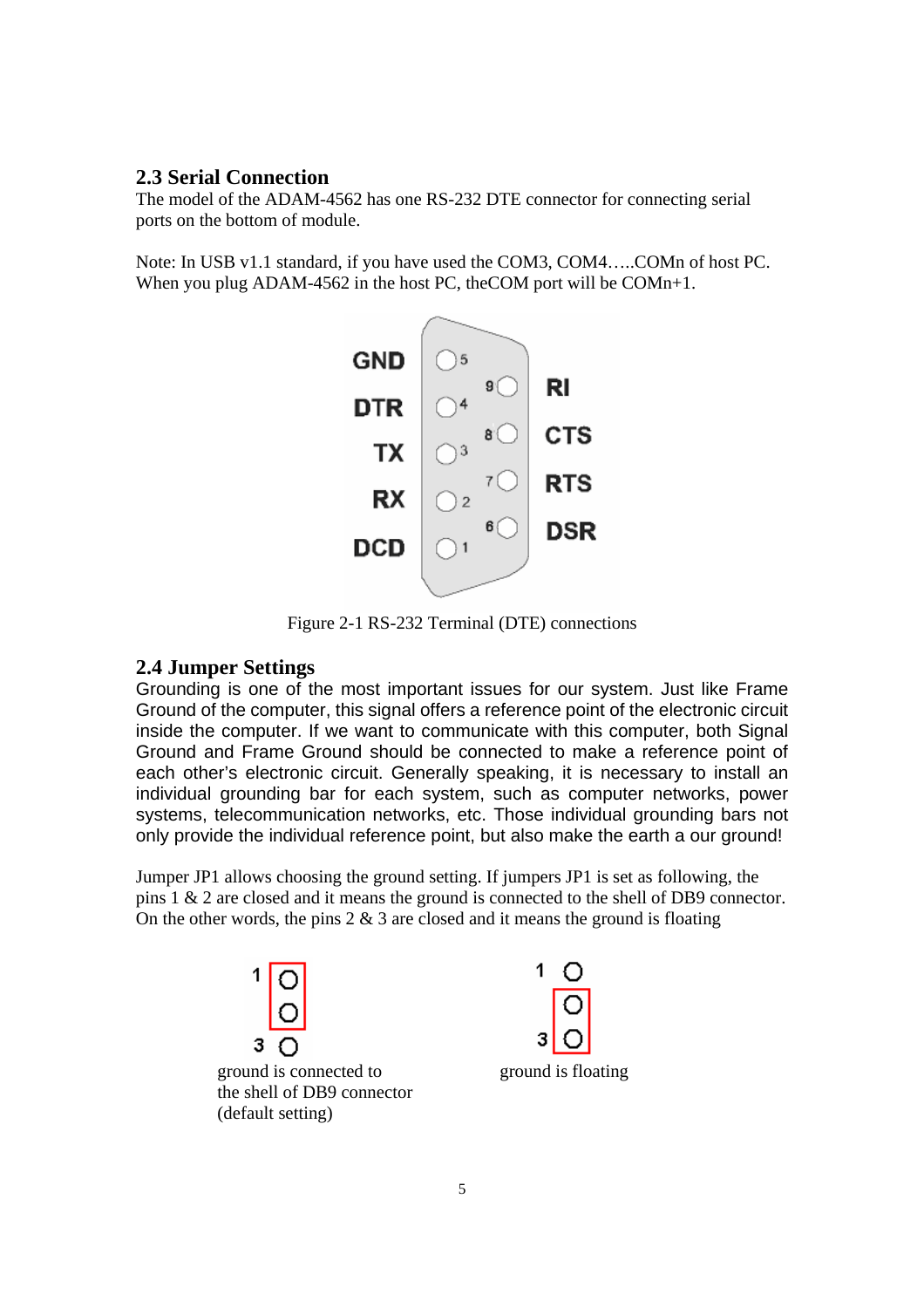# **3. Driver and Utility Installation**

In order to use a PC to control serial devices connected to the ADAM-4562, you must first have a host running Windows 98/2000/XP.

Following are the installation instructions to set up the ADAM-4562. 1. Insert the ADAM-4562 Driver utility diskette into the CD drive  $(e.g. E:\rangle)$  on the host PC.

2. Plug in the USB connector of ADAM-4562 then system will detect the new device automatically and show the hardware wizard. Please choose the item *Install from a list or specific location* if it is the first use on this PC.

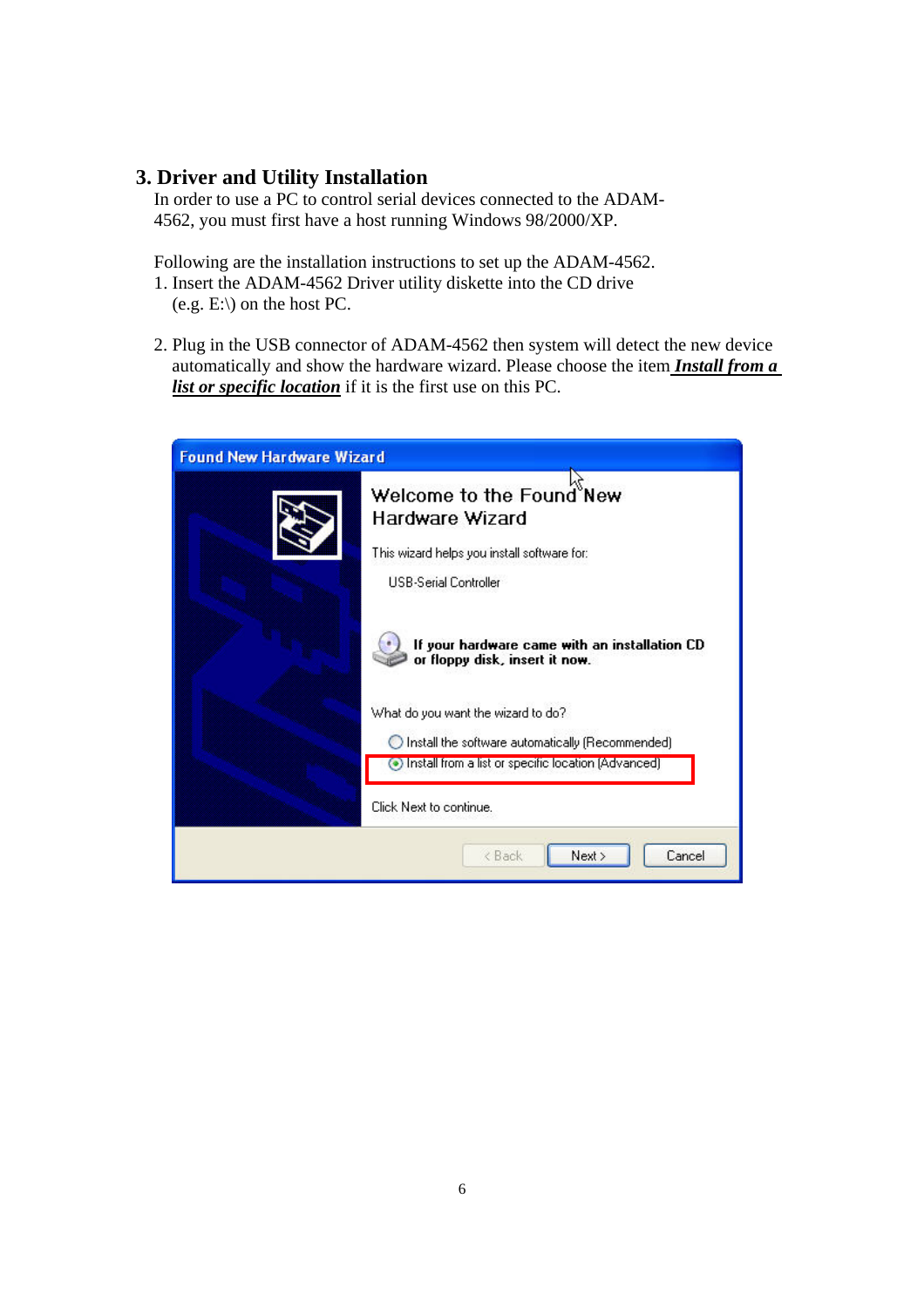3. Indicate the location to specify the installation path like as

*E:\ADAM-4562/driver/98\_2k\_XP/* then it will auto-select the suitable driver to install for your system. After you have specified the installation path, click the *Next*  button.

| Please choose your search and installation options.                                                                                                                                                                |
|--------------------------------------------------------------------------------------------------------------------------------------------------------------------------------------------------------------------|
| Search for the best driver in these locations.                                                                                                                                                                     |
| Use the check boxes below to limit or expand the default search, which includes local<br>paths and removable media. The best driver found will be installed.                                                       |
| Search removable media (floppy, CD-ROM)                                                                                                                                                                            |
| $\vee$ Include this location in the search:                                                                                                                                                                        |
| H:\tool\4562\ADAM-4562\Driver\98ME 20014 2k> ~<br><b>Browse</b>                                                                                                                                                    |
| Don't search I will choose the driver to install<br>Choose this option to select the device driver from a list. Windows does not quarantee that<br>the driver you choose will be the best match for your hardware. |
| < Back<br>Next ><br>Cancel                                                                                                                                                                                         |

4. It will has the dialog window for this installation, please click the button of Continue Anyway to start set up

|  | <b>Hardware Installation</b>                                                                                                                                                                                                                                                                                          |
|--|-----------------------------------------------------------------------------------------------------------------------------------------------------------------------------------------------------------------------------------------------------------------------------------------------------------------------|
|  | The software you are installing for this hardward                                                                                                                                                                                                                                                                     |
|  | ADAM-4561/4562 USB TO serial Comm Port                                                                                                                                                                                                                                                                                |
|  | has not passed Windows Logo testing to verify its compatibility<br>with Windows XP. (Tell me why this testing is important.)                                                                                                                                                                                          |
|  | Continuing your installation of this software may impair<br>or destabilize the correct operation of your system<br>either immediately or in the future. Microsoft strongly<br>recommends that you stop this installation now and<br>contact the hardware vendor for software that has<br>passed Windows Logo testing. |
|  | STOP Installation<br>Continue Anyway                                                                                                                                                                                                                                                                                  |